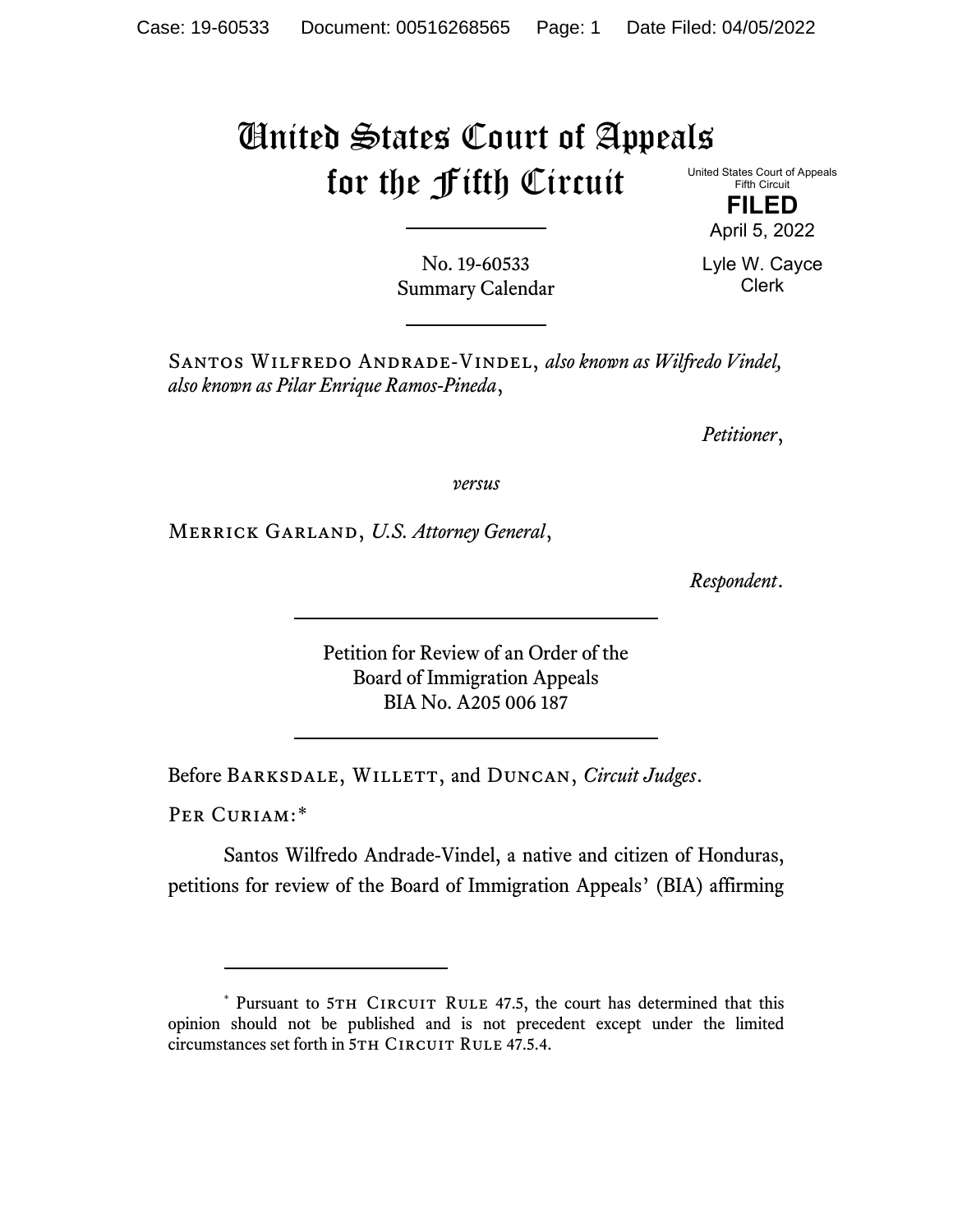## No. 19-60533

the Immigration Judge's (IJ) denial of his claims for withholding of removal and cancellation of removal.

In considering the BIA's decision (and the IJ's decision, to the extent it influenced the BIA), legal conclusions are reviewed *de novo*; factual findings, for substantial evidence. *E.g.*, *Orellano-Monson v. Holder*, 685 F.3d 511, 517–18 (5th Cir. 2012). Under the substantial-evidence standard, petitioner must demonstrate "the evidence is so compelling that no reasonable factfinder could reach a contrary conclusion". *Chen v. Gonzales*, 470 F.3d 1131, 1134 (5th Cir. 2006).

Andrade asserts the BIA erred in deciding he was not entitled to withholding of removal because he failed to show a nexus between his feared persecution and his proposed particular social group (PSG): his family. Threats or attacks motivated by purely personal or criminal motives do not constitute persecution on account of a protected ground. *See Thuri v. Ashcroft*, 380 F.3d 788, 792–93 (5th Cir. 2004) (per curiam) (denying relief because officers' conduct was personal or criminal). Given the record evidence supporting that Andrade and his relatives had previously been targeted for purely personal or criminal reasons, the BIA acted substantially reasonably in finding that Andrade-Vindel failed to show that his membership in his asserted PSG was a central reason for any feared future persecution. *See Shaikh v. Holder*, 588 F.3d 861, 863–64 (5th Cir. 2009) (explaining court "afford[s] considerable deference to the BIA's interpretation of immigration statutes unless the record reveals compelling evidence that the BIA's interpretation is incorrect" (citations omitted)). Accordingly, Andrade's claim for withholding of removal fails.

Additionally, relying upon *Pereira v. Sessions*, 138 S. Ct. 2105 (2018), Andrade contends the BIA erred in determining he had not established the requisite ten years of continuous physical presence in the United States to